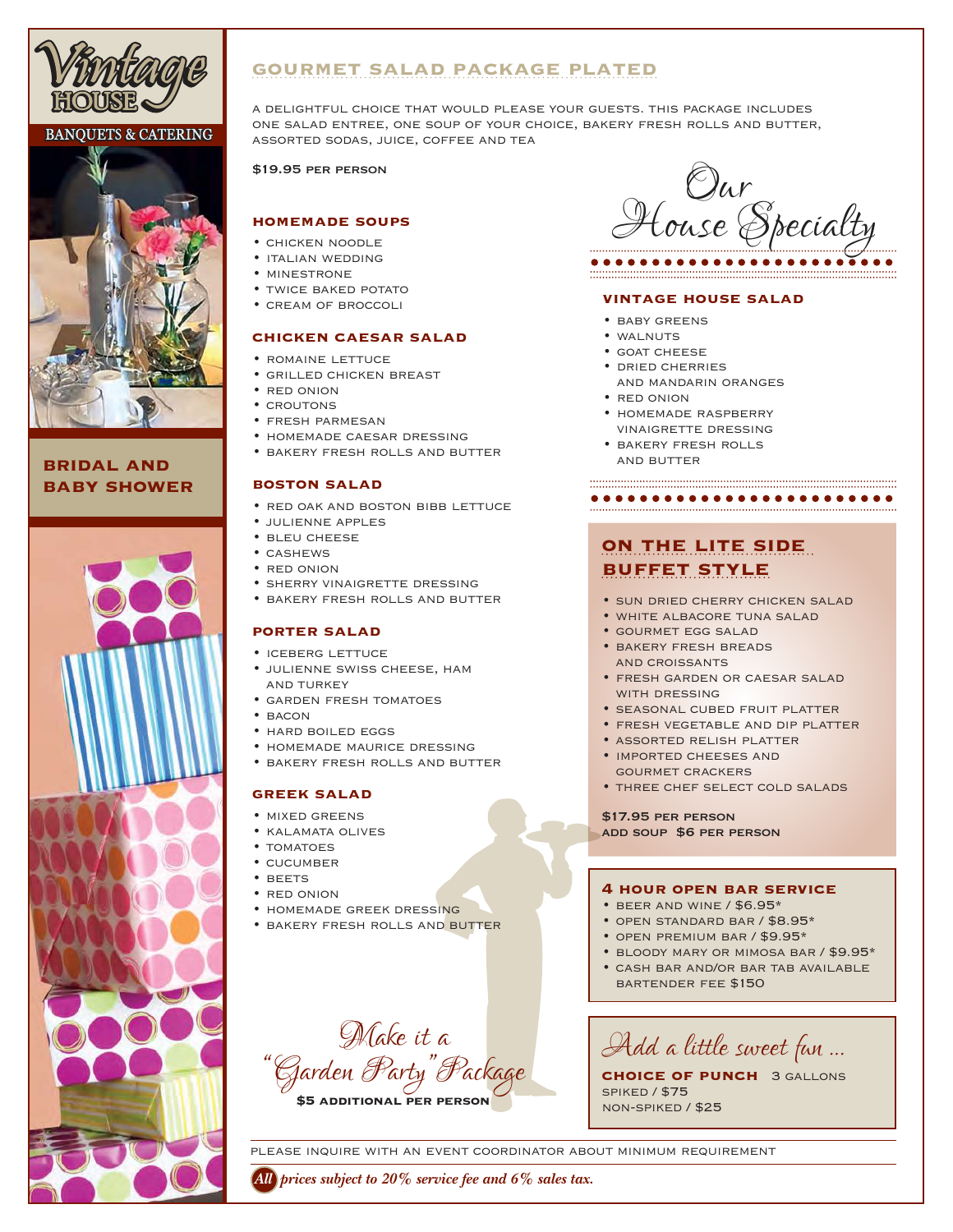

### **BANQUETS & CATERING**



# **bridal and baby shower**



# *This ultimate buffet package innovatively offers dishes that will definitely please your guests. The ShowerSpecialBuffet*

### **entrees**

- HERB BUTTER CRUMB CHICKEN
- rosemary dijon chicken
- italian sausage with roasted peppers and onions
- homemade meatballs with gravy
- homemade breaded meatballs with marinara
- slow roasted angus sirloin
- smoked polish sausage with kraut
- balsamic chicken with fresh roma tomato and fresh mozzarella / \$2\*
- chicken piccata / \$2\*
- chicken marsala / \$2\*
- chicken parmesan / \$2\*
- chicken siciliano / \$2\* • hawaiian chicken / \$2\*
- encrusted mustard chicken / \$2\*
- 
- STUFFED CHICKEN FLORENTINE / \$2\* • oven roasted turkey breast / \$2\*
- chicken or pork schnitzel WITH LEMON CAPER SAUCE / \$3\*
- chicken cordon bleu / \$3\* • stuffed pork tenderloin with wild
- rice and sun dried cherries / \$3\* • lemon encrusted cod / \$4\*
- grilled or sauteed salmon / \$5\*
- london broil / \$6\*
- cajun beef tips / \$6\*
- english cut angus prime rib / \$7\*
- veal marsala / \$7\*
- veal parmesan / \$7\*
- beef tenderloin / \$8\*

### **pasta choice of one**

- penne rigate with meat sauce or marinara
- fettuccine alfredo
- pasta primivera
- rigatoni with palomino sauce
- bow tie pesto alfredo • baked lasagna
- vegetarian style or meat / \$3\* • mushroom ravioli
- with palomino sauce / \$3\* • tortellini with meat sauce,
- marinara or pesto alfredo / \$3\*

### **potato choice of one**

- garlic parsley redskin
- AUGRATIN
- escalloped
- santa anna
- garlic mashed with gravy
- redskin mashed
- oven roasted redskin
- rice pilaf

### **vegetable choice of one**

- green bean amandine
- california blend
- prince edward blend
- golden buttered corn
- glazed baby carrots
- sweet peas with mushrooms and onions
- french marinated green beans WITH TOASTED ALMONDS / \$3\*
- vintage fresh blend of zucchini, yellow squash, broccoli, carrots and roasted red pepper / \$3\*
- steamed broccoli in a LIGHT BUTTER SAUCE / \$3\*
- fresh asparagus cooked in a light butter sauce or hollandaise / \$4\*

### **the chef's compliments**

- fresh garden salad with house dressing
- warm rolls and butter
- seasonal fruit platter
- fresh vegetable and dip platter
- imported cheeses and crackers

# *Services also include:*

- assorted sodas and juice
- coffee and tea
- your choice of color linen napkins

### **choice of one entree** \$17.95 per person

**choice of two entrees** \$19.95 per person



### **\* add per person to base prices**

please inquire with an event coordinator about minimum requirement

*All prices subject to 20% service fee and 6% sales tax.*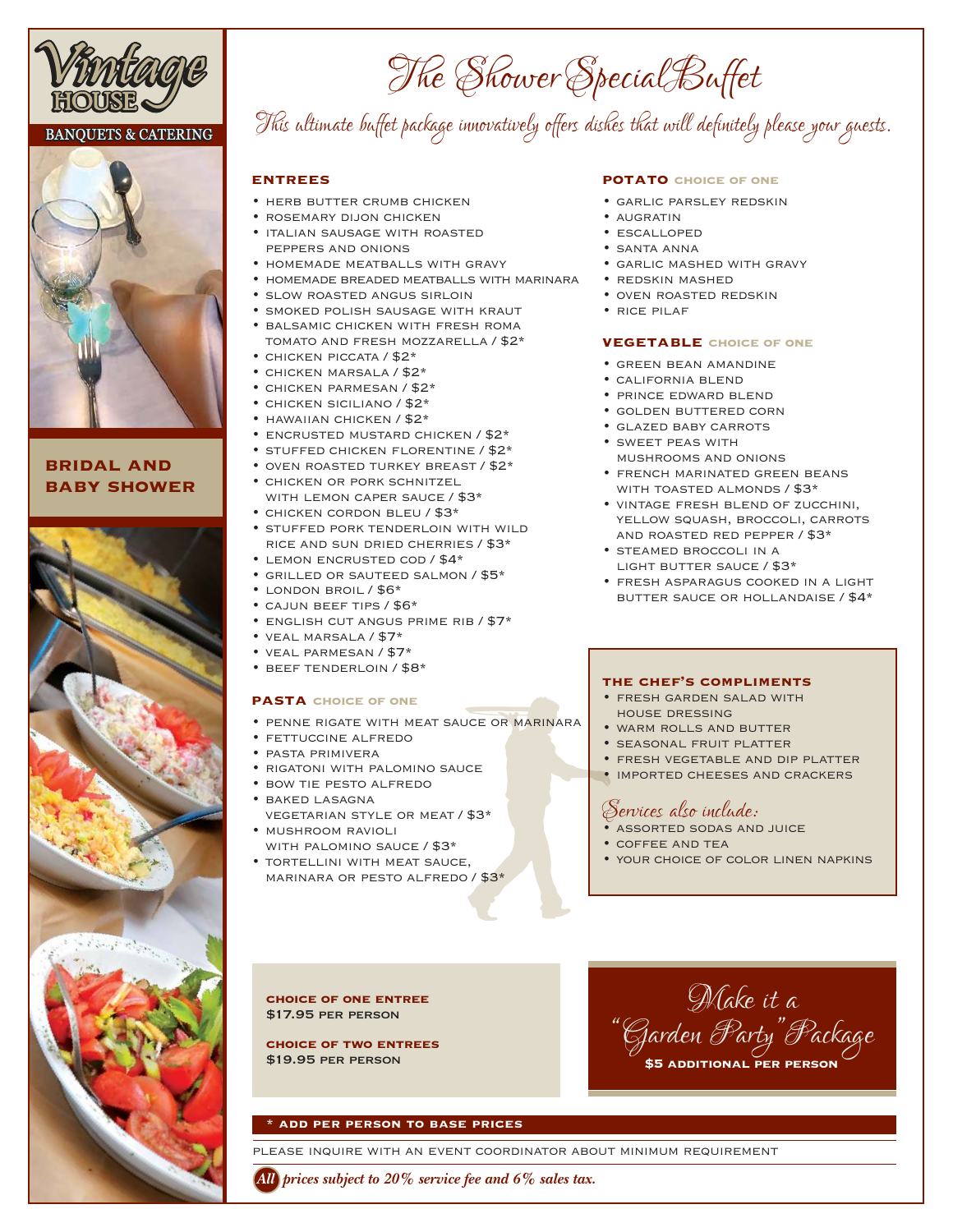

# **BANQUETS & CATERING**



# **bridal and baby shower**



# **family style package**

the package that is sure to please every taste and style. create your perfect menu from the carefully selected choices that our chef will prepare special for you and your guests.

### \$24.95 per person

### **soup choice of one**

- italian wedding
- chicken stracciatella
- twice baked potato
- cream of broccoli
- minestrone

### **salad choice of one**

- garden salad with house dressing
- caesar salad with dressing
- michigan cherry salad / \$2\*

### **pasta choice of one**

- penne rigate with meat sauce or marinara
- fettuccine alfredo
- pasta primivera
- rigatoni with palomino sauce
- tortellini with marinara sauce, alfredo or pesto alfredo / \$3\*

### **entrees choice of two**

- balsamic chicken with fresh roma tomato and fresh mozzarella
- chicken piccata
- chicken marsala
- chicken parmesan
- chicken siciliano
- slow roasted angus sirloin with mushroom gravy
- slow roasted pork loin medallions
- smothered italian style pork chops
- pork or chicken schnitzel WITH LEMON CAPER SAUCE / \$3\*
- lemon encrusted cod / \$4\*
- citrus glazed salmon / \$5\*
- london broil
- with bordelaise sauce / \$6\*
- cajun beef tips / \$6\*
- beef tenderloin medallions WITH WILD MUSHROOM BORDELAISE / \$8\* • veal marsala
- with portabella mushrooms / \$7\*
- grilled lamb chops with demi-glace / \$10\*

### **potato choice of one**

- garlic parsley redskin
- AUGRATIN
- escalloped
- santa anna
- garlic mashed with gravy
- redskin mashed
- rice pilaf

### **vegetable choice of one**

- green bean amandine
- california blend
- golden buttered corn
- prince edward blend
- french marinated green beans with toasted almonds
- vintage fresh blend of zucchini, YELLOW SQUASH, BROCCOLI, CARROTS and roasted red pepper / \$3\*
- steamed broccoli in light butter sauce / \$3\*
- fresh asparagus in light butter sauce or hollandaise / \$4\*

### **the chef's compliments**

during dinner warm rolls and butter are served

# *Services also include:*

- assorted sodas and juice
- coffee and tea
- your choice of color linen napkins

### **4 hour open bar service**

- beer and wine / \$6.95\*
- open standard bar / \$8.95\*
- open premium bar / \$9.95\*
- bloody mary or mimosa bar / \$9.95\*
- cash bar and/or bar tab available bartender fee \$150

### **\* add per person to base prices**

please inquire with an event coordinator about minimum requirement

*All prices subject to 20% service fee and 6% sales tax.*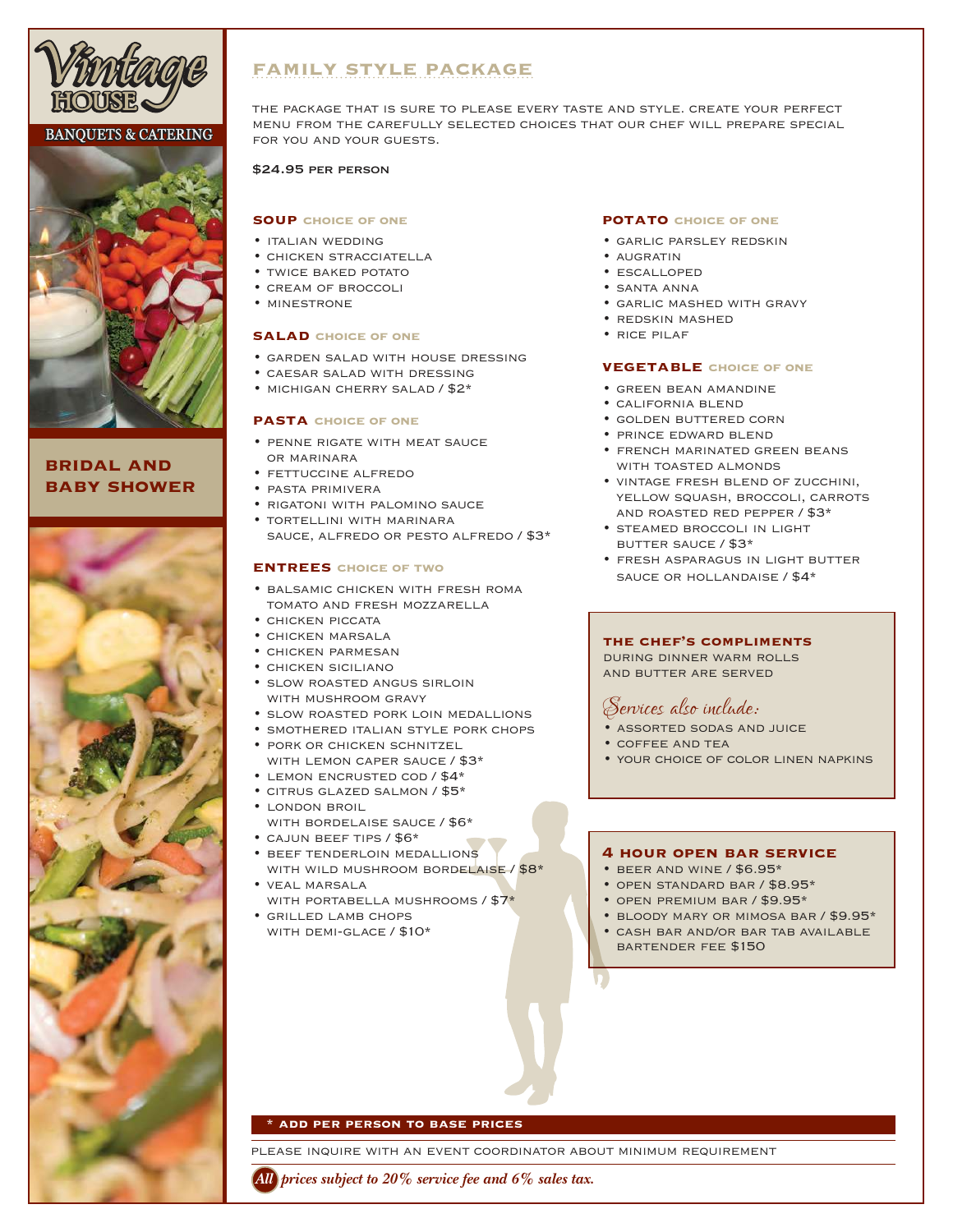

### **BANOUETS & CATERING**



# **bridal and baby shower**



# **plated lunch selections**

delightful dishes to impress your guests. keep it simple and perfect. the plated lunch will be served with a choice of soup and rolls with butter.

### \$22.95 per person

### **chicken piccante**

chicken breast lightly dusted in FLOUR THEN SAUTEED WITH LEMON. garlic, and white wine. garnished with fresh diced tomatoes and a lemon twist. with choice of potato and vegetable.

### **grilled chicken fettuccini alfredo**

chicken breast char-grilled then sliced julienne style over a bed of noodles with a creamy alfredo sauce and topped with fresh parmesan cheese.

### **chicken salad lavash**

fresh chicken salad served on lavash

### **turkey club**

premium oven roasted turkey breast, bacon, imported swiss cheese, lettuce and tomato piled high on a croissant

### **chicken crepes**

pieces of chicken, leeks, mushrooms wrapped in crepes topped with a veloute sauce served with wild rice and choice of vegetable

### **cheesy shells**

HOMEMADE CHEESE FILLED SHELLS topped with a meat sauce or marinara and served with garlic bread and choice of vegetable

#### **soup choice of one**

- italian wedding
- chicken stracciatella
- TWICE BAKED POTATO
- cream of broccoli
- minestrone

# **available upon request**

- chicken parmesan
- grilled balsamic chicken
- chicken marsala

#### **4 hour open bar service**

- $\cdot$  BEER AND WINE / \$6.95\*
- open standard bar / \$8.95\*
- open premium bar / \$9.95\*
- bloody mary or mimosa bar / \$9.95\*

• CASH BAR AND/OR BAR TAB AVAILABLE bartender fee \$150



please inquire with an event coordinator about minimum requirement

*All prices subject to 20% service fee and 6% sales tax.*

*Contact one of our Event Coordinators* 

*to assist you in planning your Event…*

### **vintagebanquetsandcatering.com**